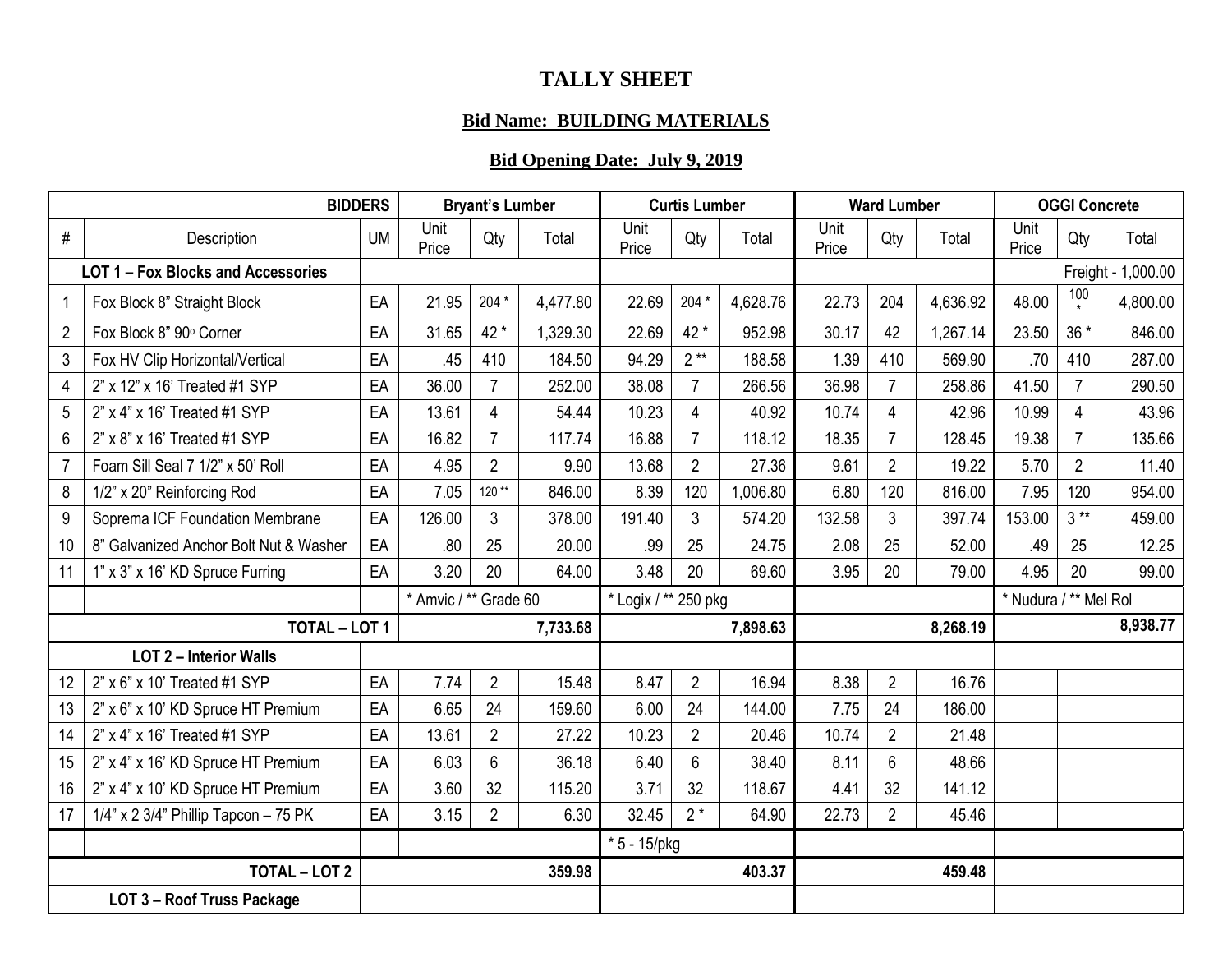| 18 | Roof Truss Package - 27'4" overall<br>length, 12 common, 2 gable ends, 7/12<br>pitch, cantilevered overhangs                      | EA        | package  | 1              | 1459.00  | 2,160.21 | -1             | 2,160.21                        | 1,654.48 | 1              | 1,654.48 |  |  |
|----|-----------------------------------------------------------------------------------------------------------------------------------|-----------|----------|----------------|----------|----------|----------------|---------------------------------|----------|----------------|----------|--|--|
| 19 | USP RT15-TZ DBL Plate Rafter TY                                                                                                   | EA        | .90      | 24             | 21.60    | 1.09     | 24             | 26.16                           | .94      | 24             | 22.56    |  |  |
| 20 | USP RT7-TZ 1 PC DBL Rafter TY                                                                                                     | EA        | .60      | $\mathbf{2}$   | 1.20     | .59      | $\overline{2}$ | 1.18                            | .65      | $\overline{2}$ | 1.30     |  |  |
| 21 | 1 1/2" Joist Hanger Nails - 5 LB                                                                                                  | EA        | 2.00     | 1              | 2.00     | 14.09    |                | 14.09                           | 15.73    |                | 15.73    |  |  |
| 22 | 2" x 4" x 16' KD Spruce HT Premium                                                                                                | EA        | 5.76     | 25             | 144.00   | 6.40     | 25             | 160.00                          | 8.11     | 25             | 202.75   |  |  |
| 23 | 2" x 6" x 16' KD Spruce HT Premium                                                                                                | EA        | 10.22    | 10             | 102.20   | 9.40     | 10             | 94.00                           | 12.00    | 10             | 120.00   |  |  |
| 24 | 2" x 6" x 8' KD Spruce HT Premium                                                                                                 | EA        | 4.86     | 8              | 38.88    | 4.56     | 8              | 36.48                           | 5.40     | 8              | 43.20    |  |  |
| 25 | 5/8" (19/32) CD Exterior Pine Plywood                                                                                             | <b>PC</b> | 22.45    | 35             | 785.95   | 22.25    | 35             | 778.85                          | 21.59    | 35             | 755.65   |  |  |
| 26 | USP 5/8" Plywood H-Clip                                                                                                           | EA        | .09      | 140            | 12.60    | 18.89    | $1*$           | 18.89                           | .13      | 140            | 18.20    |  |  |
| 27 | IKO Ice & Water $36" \times 65' - 2$ Sq Roll                                                                                      | EA        | 50.63    | 6              | 303.78   | 75.90    | 6              | 455.40                          | 81.33    | 6              | 487.98   |  |  |
| 28 | Contr Brown Galvanized Drip Edge F5 -<br>10'                                                                                      | EA        | 4.46     | 15             | 66.90    | 6.73     | 15             | 100.95                          | 5.41     | 15             | 81.15    |  |  |
| 29 | Snow Country Ridge Vent - 48"                                                                                                     | EA        | 10.86    | 8              | 86.88    | 13.70    | $8**$          | 109.60                          | 11.09    | 8              | 88.72    |  |  |
| 30 | Cambridge Ultra/Lt Dual Brown                                                                                                     | <b>BU</b> | 28.80    | 32             | 921.60   | 30.50    | 32             | 976.00                          | 28.20    | 32             | 902.40   |  |  |
| 31 | IKO Hip & Ridge Dual Brown - 33.3'                                                                                                | <b>BU</b> | 47.95    | 1              | 47.95    | 40.95    |                | 40.95                           | 46.34    |                | 46.34    |  |  |
| 32 | IKO Leading Edge Starter - 118 LF                                                                                                 | <b>BU</b> | 13.50    | 4              | 54.00    | 48.75    |                | 48.75                           | 47.22    |                | 47.22    |  |  |
| 33 | 2" EG Roofing Nails - 5LB                                                                                                         | EA        | 1.60     |                | 1.60     | 12.39    |                | 12.39                           | 13.11    |                | 13.11    |  |  |
| 34 | BST 1 14" Galvanized Roof Nail - 7.2M                                                                                             | EA        | 25.16    |                | 25.16    | 12.99    |                | 12.99                           | 34.97    |                | 34.97    |  |  |
|    |                                                                                                                                   |           |          |                |          |          |                | * 250 pkg / ** Cor-A-Vent V600E |          |                |          |  |  |
|    | <b>TOTAL - LOT 3</b>                                                                                                              |           |          |                | 4,075.30 |          |                | 5,046.89                        |          |                | 4,535.76 |  |  |
|    | LOT 4 - Windows, Doors & Hardware                                                                                                 |           |          |                |          |          |                |                                 |          |                |          |  |  |
| 35 | Plymouth Entry SN Knob                                                                                                            | EA        | 12.87    | 1              | 12.87    | 31.75    |                | 31.75                           | 30.60    | 1              | 30.60    |  |  |
| 36 | Plymouth Priv SN Knob                                                                                                             | EA        | 9.90     | $\overline{2}$ | 19.80    | 25.05    | $\overline{2}$ | 50.10                           | 21.85    | $\overline{2}$ | 43.70    |  |  |
| 37 | Plymouth Passage SN Knob                                                                                                          | EA        | 9.00     |                | 9.00     | 25.45    |                | 25.45                           | 20.98    |                | 20.98    |  |  |
| 38 | 16" Cedar Shims Bundle - 42 PC/BU                                                                                                 | <b>BU</b> | 21.06    |                | 21.06    | 3.38     |                | 3.38                            | 7.86     |                | 7.86     |  |  |
| 39 | Proflex Clear Super Caulk - 10 oz                                                                                                 | EA        | 2.85     | 12             | 34.20    | 7.75     | 12             | 93.00                           | 6.98     | 12             | 83.76    |  |  |
| 40 | 36x24 White/Bronze Vinyl AWN, RO<br>Size, White Interior, Painted Bronze<br>Exterior, 3x2 Grids, Energy Star Glazing,<br>w/Screen | EA        | 467.75   | 5              | 2,338.75 | 389.04   | 5              | 1,945.20                        | 385.13   | 5              | 1,925.65 |  |  |
| 41 | 76x50 White/Bronze Vinyl DBLH-2, RO<br>Size, White Interior, Painted Bronze                                                       | EA        | 1,025.00 | $\overline{2}$ | 2,050.00 | 884.77   | $\overline{2}$ | 1,769.54                        | 930.62   | $\overline{2}$ | 1,861.24 |  |  |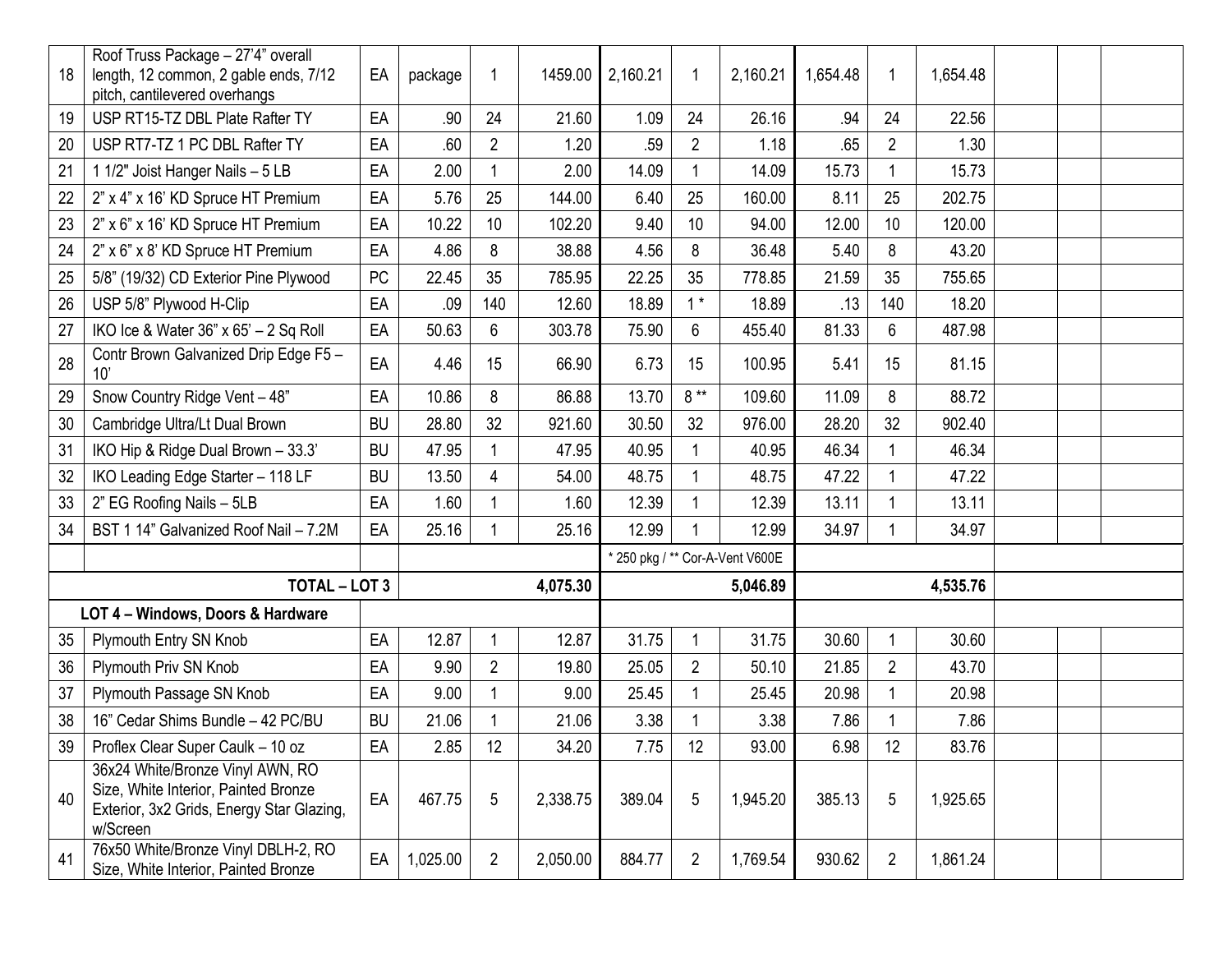|    | Exterior, 3x2 Grids, Energy Star Glazing,<br><b>Full Screen</b>                                                                                                                                                                            |           |          |                |                   |        |                |          |          |                |          |  |  |
|----|--------------------------------------------------------------------------------------------------------------------------------------------------------------------------------------------------------------------------------------------|-----------|----------|----------------|-------------------|--------|----------------|----------|----------|----------------|----------|--|--|
| 42 | Thermatru Steel 1/2-3/0-1/2 TS108, LH<br>Outswing, 3/0 x 6/8 15-Lite GBG, Low-E<br>Glass, Single Bore, Endura Low Profile<br>Threshold, Primed On-Guard Composite<br>Frame: 632SL-GBGFWLE Sidelites, 1/4 x<br>6/8, 5-Lite GBG, Low-E Glass | EA        | 1,150.00 | $\mathbf 1$    | 1,150.00 1,626.24 |        | $\overline{1}$ | 1,626.24 | 1,309.16 | 1              | 1,309.16 |  |  |
| 43 | 3/0 6/8 RH Primed Rail & Stile Primed 6-<br>Panel Door, Solid Rail and Stile<br>Construction, MDO Panel, Satin Nickel<br>Ball Bearing Hinges, 4.5-5" Split Jambs,<br>Right Hand, Model PR66                                                | EA        | 219.00   | $\overline{2}$ | 438.00            | 220.95 | $\overline{2}$ | 441.90   | 225.67   | $\overline{2}$ | 451.34   |  |  |
| 44 | 3/0 6/8 LH Primed Rail & Stile Primed 6-<br>Panel Door, Solid Rail and Stile<br>Construction, MDO Panel, Satin Nickel<br>Ball Bearing Hinges, 4.5-5" Split Jambs,<br>Left Hand, Model PR66                                                 | EA        | 219.00   | 1              | 219.00            | 220.95 | $\mathbf 1$    | 220.95   | 225.67   | $\mathbf 1$    | 225.67   |  |  |
| 45 | 1/2-3/0-1/2 RH Primed Rail & Stile<br>Primed 15-Lite Door, Solid Rail and Stile<br>Construction, MDO Panel, Satin Nickel<br>Ball Bearing Hinges, 4.5-5" Split Jambs,<br>Right Hand, 5-Lite 14" Sidelites, Model<br>PR8075-PR8015-PR8705    | EA        | 387.75   | $\mathbf 1$    | 387.75            | 516.59 | $\mathbf 1$    | 516.59   | 501.05   | $\mathbf{1}$   | 501.05   |  |  |
|    | <b>TOTAL - LOT 4</b>                                                                                                                                                                                                                       |           |          |                | 6,680.43          |        |                | 6,724.10 |          |                | 6,461.01 |  |  |
|    | LOT 5 - Siding                                                                                                                                                                                                                             |           |          |                |                   |        |                |          |          |                |          |  |  |
| 46 | 1" x 3" x 16' KD Spruce Furring                                                                                                                                                                                                            | EA        | 3.20     | 55             | 176.00            | 3.48   | 55             | 191.40   | 3.95     | 55             | 217.25   |  |  |
| 47 | 1" x 12" Band Sawn Face Std S1S2E<br>1800/1                                                                                                                                                                                                | LF.       | .75      | 1800           | 1,350.00          | 1.09   | 1800           | 1,962.00 | 1.15     | 1800           | 2,070.00 |  |  |
| 48 | 5/4" x 4 Band Sawn Face Premium Pine<br>320/1                                                                                                                                                                                              | LF        | .30      | 320            | 96.00             | .7187  | 320            | 229.98   | .82      | 320            | 262.40   |  |  |
| 49 | 3/8" Rough Sawn Plywood                                                                                                                                                                                                                    | <b>PC</b> | 49.38    | 6              | 296.28            | 43.94  | 6              | 263.64   | 38.47    | 6              | 230.82   |  |  |
| 50 | 2-3/4" x 8' Brown Soffit Vent                                                                                                                                                                                                              | <b>PC</b> | 4.50     | 6              | 27.00             | 5.83   | 6              | 34.98    | 5.94     | 6              | 35.64    |  |  |
| 51 | 10 x 3 1/2" Bulk Ext Power Pro                                                                                                                                                                                                             | EA        | 59.86    | 1              | 59.86             | 101.84 | 1              | 101.84   | 96.20    | 1              | 96.20    |  |  |
| 52 | 8D Maze Siding Nails - 5# Box                                                                                                                                                                                                              | EA        | 4.95     | 6              | 29.70             | 30.89  | 6              | 185.34   | 26.23    | 6              | 157.38   |  |  |
|    | <b>TOTAL - LOT 5</b>                                                                                                                                                                                                                       |           |          |                | 2,034.84          |        |                | 2,969.18 |          |                | 3,069.69 |  |  |
|    | LOT 6 - Entryway / Overhang Beams                                                                                                                                                                                                          |           |          |                |                   |        |                |          |          |                |          |  |  |
| 53 | 4 x 6 x 8 Douglas Fir Sel Struc                                                                                                                                                                                                            | EA        | 62.95    | 1              | 62.95             | 16.16  |                | 16.16    | 79.70    | 1              | 79.70    |  |  |
|    |                                                                                                                                                                                                                                            |           |          |                |                   |        |                |          |          |                |          |  |  |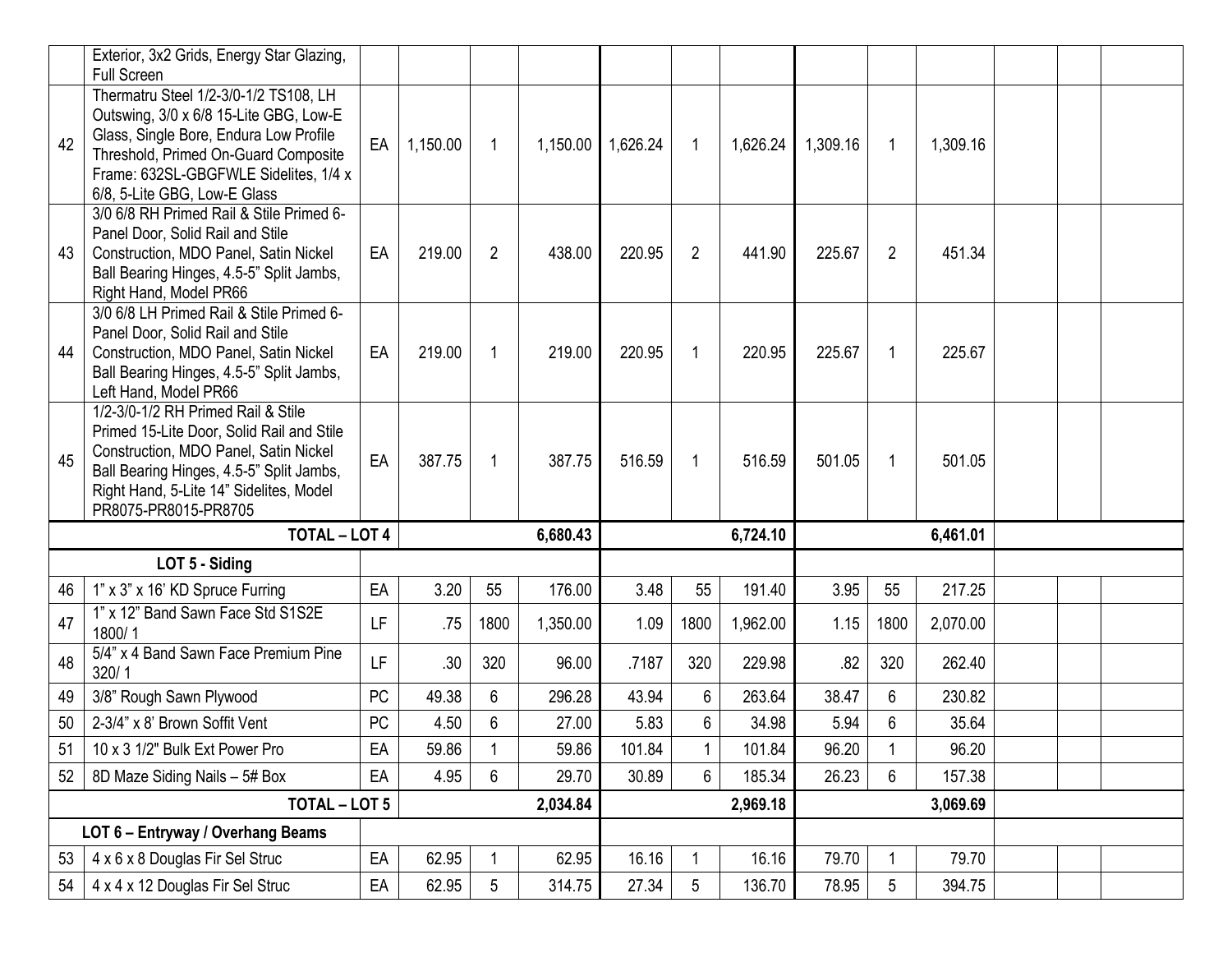| 55                       | 8" Timberlok Screw - 50/Box                              | EA        | 42.25           |                | 42.25    | 41.06                                                                   | 1              | 41.06    | 39.35 | 1              | 39.35  |  |  |
|--------------------------|----------------------------------------------------------|-----------|-----------------|----------------|----------|-------------------------------------------------------------------------|----------------|----------|-------|----------------|--------|--|--|
| <b>TOTAL - LOT 6</b>     |                                                          |           |                 |                | 419.95   |                                                                         |                | 193.92   |       |                | 513.80 |  |  |
| LOT 7 - Insulation       |                                                          |           |                 |                |          |                                                                         |                |          |       |                |        |  |  |
| 56                       | 22 1/2 x 44 Raft-R-Mate Vents                            | EA        | 1.80            | 30             | 32.40    | 1.34                                                                    | 30             | 40.20    | 1.73  | 30             | 51.90  |  |  |
| 57                       | RF41 6x23x39'2 R19 75.07SF                               | EA        | 34.80           | 9              | 313.20   | 54.00                                                                   | $5*$           | 270.00   | 36.46 | 9              | 328.14 |  |  |
| 58                       | E55 6.25x15x93 R19 77.50 - 8/PC                          | EA        | 36.42           | $\overline{2}$ | 72.84    | 33.96                                                                   | $\overline{c}$ | 67.92    | 35.24 | $\overline{2}$ | 70.48  |  |  |
| 59                       | E51 3.5x15x93 R13 106.56 - 11/PC<br>(unfaced insulation) | EA        | 37.69           | 3              | 113.07   | 38.79                                                                   | $4**$          | 155.16   | 43.11 | 3              | 129.33 |  |  |
| 60                       | Arrow T50 5/16" Staples - 1250 PC                        | EA        | 2.70            | 1              | 2.70     | 3.385                                                                   | $\mathbf{1}$   | 3.39     | 4.36  | 1              | 4.36   |  |  |
| 61                       | Housewrap Tape 1 7/8" x 165'                             | EA        | 17.10           | $\overline{2}$ | 34.20    | 15.25                                                                   | $\overline{2}$ | 30.50    | 17.48 | $\overline{2}$ | 34.96  |  |  |
| 62                       | Greenfiber Retrofit Insul - 30LB - Mfg #<br>INS765LD     | EA        | 12.95           | 14             | 181.30   | 11.85                                                                   | 14             | 165.90   | 11.62 | 14             | 162.68 |  |  |
|                          |                                                          |           |                 |                |          | CertainTeed Insulation<br>*R19KFBP6.25x23x93/<br>** R15UFBP3.5x15.25x93 |                |          |       |                |        |  |  |
|                          | <b>TOTAL - LOT 7</b>                                     |           |                 |                | 749.71   |                                                                         |                | 733.07   |       |                | 781.85 |  |  |
| <b>LOT 8 - Sheetrock</b> |                                                          |           |                 |                |          |                                                                         |                |          |       |                |        |  |  |
| 63                       | 5/8 4x10 Ultralight Firecode                             | <b>PC</b> | 14.81           | 55             | 814.55   | 16.24                                                                   | 55             | 893.20   | 16.17 | 55             | 889.35 |  |  |
| 64                       | 5/8 4x8 Ultralight Firecode                              | <b>PC</b> | 11.78           | 25             | 294.50   | 12.992                                                                  | 25             | 324.80   | 12.84 | 25             | 321.00 |  |  |
| 65                       | Drywall Bead 1 1/4" x 1 1/4" x 8"                        | EA        | 1.62            | 10             | 16.20    | 1.50                                                                    | 10             | 15.00    | 2.00  | 10             | 20.00  |  |  |
| 66                       | 250' Roll Paper Drywall Tape                             | EA        | 2.52            | 4              | 10.08    | 3.655                                                                   | 4              | 14.62    | 2.61  | 4              | 10.44  |  |  |
| 67                       | USG 4.5Gal Joint Compound - 61.7#<br>Green Top           | EA        | 17.95           | 4              | 71.80    | 17.46                                                                   | 4              | 69.84    | 15.97 | 4              | 63.88  |  |  |
| 68                       | 15/8" Crse Drywall Screw - Bkt                           | EA        | 46.58           |                | 46.58    | 42.54                                                                   | 1              | 42.54    | 52.47 | 1              | 52.47  |  |  |
|                          | <b>TOTAL - LOT 8</b>                                     |           |                 |                | 1,253.71 |                                                                         |                | 1,360.00 |       | 1,357.14       |        |  |  |
|                          | LOT 9 - Interior Trim                                    |           |                 |                |          |                                                                         |                |          |       |                |        |  |  |
| 69                       | 5/4 x 12 Select Pine R/L 2/16                            | LF        | 2.98            | 32             | 95.36    | 2.0625                                                                  | 32             | 66.00    | 3.47  | 32             | 111.04 |  |  |
| 70                       | 7010117 Vinyl Wall Base                                  | EA        | 3.50            | $50*$          | 175.00   | 29.99                                                                   | $10*$          | 299.90   | .70   | 200            | 140.00 |  |  |
|                          |                                                          |           | * 200 lin ft ea |                |          | $*20$                                                                   |                |          |       |                |        |  |  |
|                          | TOTAL - LOT 9                                            |           |                 |                | 270.36   |                                                                         |                | 365.90   |       |                | 251.04 |  |  |
|                          | LOT 10 - Drop Ceiling                                    |           |                 |                |          |                                                                         |                |          |       |                |        |  |  |
| 71                       | USG 10' Wall Angle White ck s                            | EA        | 7.74            | 22             | 170.28   | 6.69                                                                    | 22             | 147.18   | 7.86  | 22             | 172.92 |  |  |
| 72                       | USG 12' Main Runner White                                | EA        | 10.62           | 30             | 318.60   | 9.97                                                                    | 30             | 299.10   | 7.86  | 30             | 235.80 |  |  |
| 73                       | USG 2' White Cross Tee 209891                            | EA        | 1.71            | 165            | 282.15   | 1.54                                                                    | 165            | 254.10   | 1.73  | 165            | 285.45 |  |  |